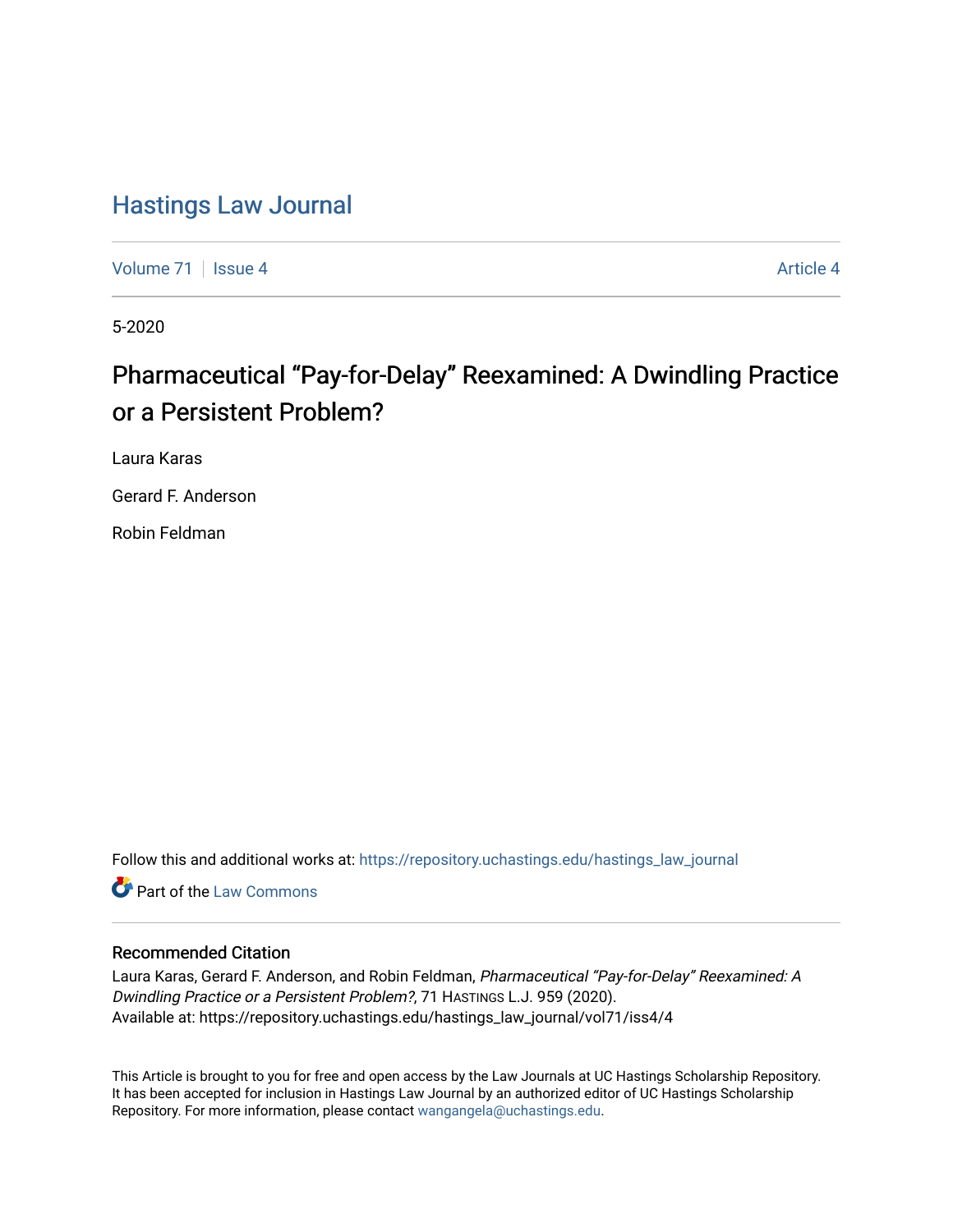## Pharmaceutical "Pay-for-Delay" Reexamined: A Dwindling Practice or a Persistent Problem?

Laura Karas, MD, MPH<sup>†</sup>; Gerard F. Anderson, PhD<sup>†</sup>; Robin Feldman, JD<sup>†</sup>

*The Supreme Court ruled in* FTC v. Actavis *that a delay in generic entry may be anticompetitive when part of a patent settlement includes a large and otherwise unjustified value transfer to the generic company, termed a reverse payment patent settlement, or "pay-for-delay." Following*  Actavis*, drug companies have limited the size of reverse payments and have fashioned settlement terms that include more discreet categories of compensation to generic companies. In light of the fact that such settlements retain the potential for anticompetitive effects, the apparent size of the reverse payment may no longer be a useful gauge of the legality of pay-for-delay deals. In this Article, we argue that convoluted settlements in the post-*Actavis*landscape that camouflage value transfers from brand-name to generic companies necessitate a shift in the focus of antitrust scrutiny to the existence of any restriction on generic entry, together with a category of patent less likely to survive a challenge. We conclude with a discussion of pay-for-delay bills in the 116th Congress and propose several reforms to deter pay-for-delay behavior.* 

<sup>†</sup> Johns Hopkins Bloomberg School of Public Health, Department of Health Policy and Management.

<sup>†</sup> Professor at Johns Hopkins University Bloomberg School of Public Health, Professor of Medicine at Johns Hopkins University School of Medicine, and Director of Johns Hopkins Center for Hospital Finance and Management.

<sup>†</sup> Arthur J. Goldberg Distinguished Professor of Law and Director of the Center for Innovation at University of California Hastings Law, Visiting Professor at UCLA Law.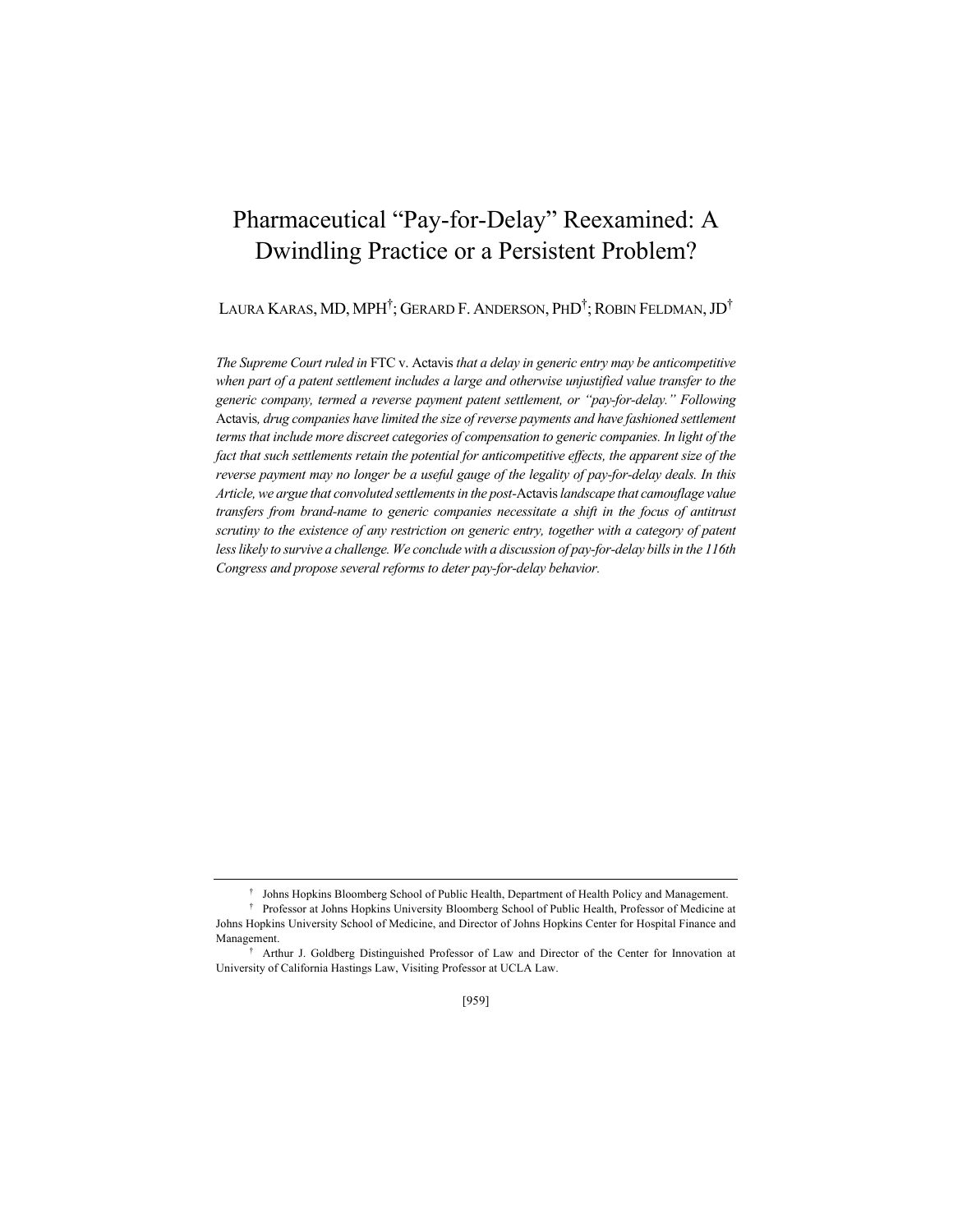## 960 *HASTINGS LAW JOURNAL* [Vol. 71:959

### TABLE OF CONTENTS

|  | I. THE LEGAL APPROACH TO PAY-FOR-DELAY SETTLEMENTS 962          |  |
|--|-----------------------------------------------------------------|--|
|  | II. THE EVOLUTION OF PAY-FOR-DELAY AGREEMENTS SINCE ACTAVIS 964 |  |
|  | III. PAY-FOR-DELAY LEGISLATION IN THE 116TH CONGRESS  967       |  |
|  |                                                                 |  |
|  |                                                                 |  |
|  |                                                                 |  |
|  |                                                                 |  |
|  |                                                                 |  |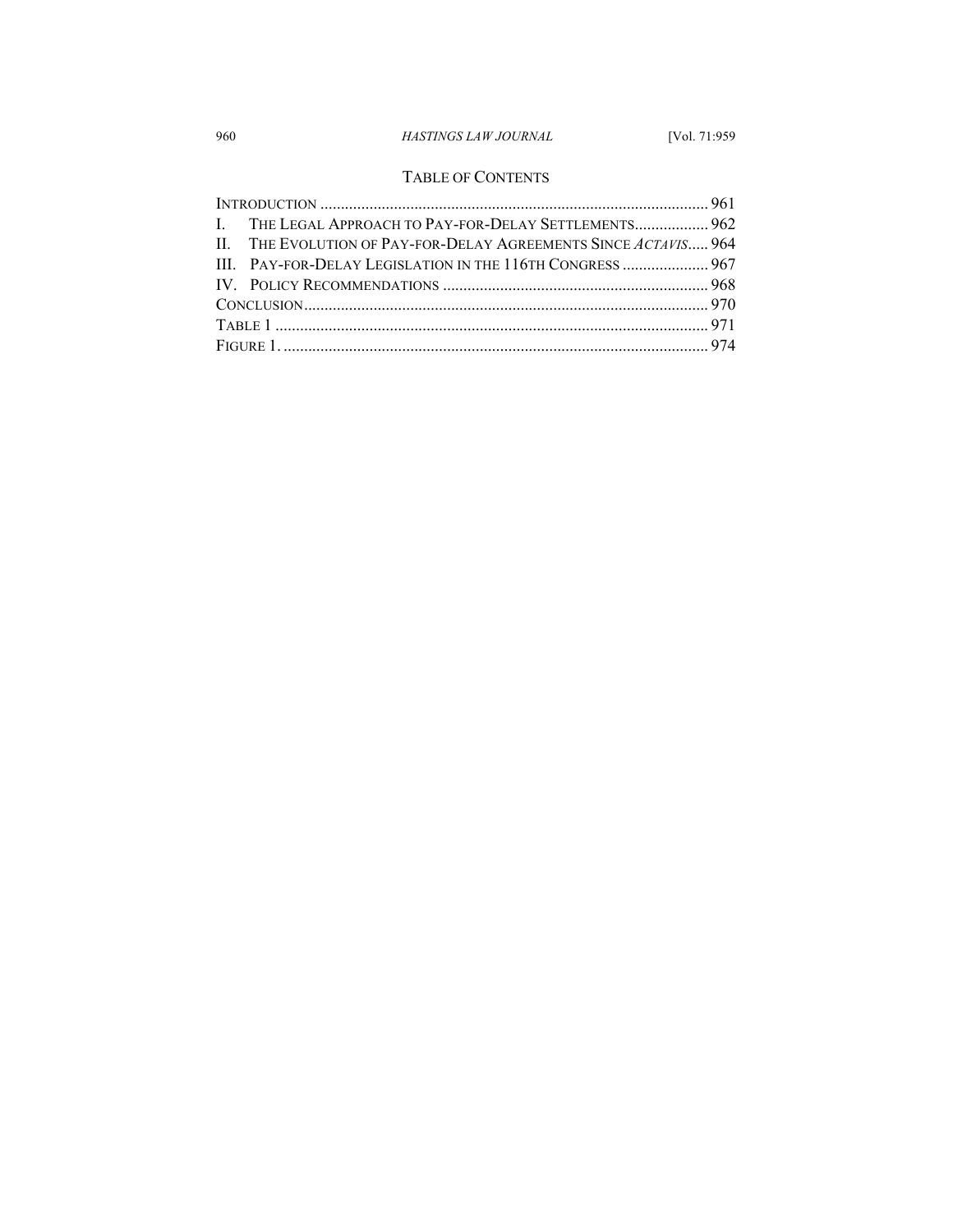#### **INTRODUCTION**

Reverse payment patent settlements (commonly referred to as "pay-fordelay") have been used to settle patent litigation between brand-name drug companies and generic manufacturers through a transfer of value from the brand to the generic company, in return for an agreed-upon delay in entry of the generic drug to market.<sup>1</sup> The value transfer may include direct monetary payments or indirect forms of compensation, such as an assurance that the brand company will not enter the market with its own "authorized generic" to compete with the generic first-filer.<sup>2</sup> In its 2010 report, the Federal Trade Commission (FTC) estimated that pay-for-delay agreements would cost consumers \$35 billion over the next ten years.<sup>3</sup> Members of the FTC testified before Congress expressing concern for the "permissive legal treatment" being accorded to pay-for-delay settlements in U.S. courts, and they urged a legislative solution that would end the sharing of monopoly profits between brand and generic companies, with the aim of accelerating access to lower-priced generic drugs.<sup>4</sup> Unfortunately, nearly ten years later, no such legislation has become law. There is renewed Congressional interest in pay-for-delay, and several bills addressing the matter are being debated in Congress in 2019. 5

In May 2019, the FTC reported a significant reduction in those pay-fordelay agreements most likely to be anticompetitive based on its most recently released data. $6$  In this Article, we examine the legal standard applied to pay-fordelay settlements in the United States. We argue that pay-for-delay settlements may not be on the decline, as the FTC has claimed, but rather they have evolved to include other categories of value transfer less likely to attract antitrust scrutiny. We conclude with a discussion of pay-for-delay bills under consideration in Congress and offer several policy proposals at the nexus of patent law and antitrust that strike at the heart of the pay-for-delay problem.

<sup>1</sup>*. See*, *e.g.*, WENDY H. SCHACHT & JOHN R. THOMAS, CONG. RESEARCH SERV., RL32377, THE HATCH-WAXMAN ACT: LEGISLATIVE CHANGES AFFECTING PHARMACEUTICAL PATENTS 13 (2004); C. Scott Hemphill, *Paying for Delay: Pharmaceutical Patent Settlement As A Regulatory Design Problem*, 81 N.Y.U. L. Rev. 1553, 1556–1557 (2006).

<sup>2.</sup> Federal Trade Commission Brief as Amicus Curiae at 7–9, *In re* Effexor XR Antitrust Litig., No. 3:11 cv-05479 (D. N.J. Sept. 13, 2013).

<sup>3.</sup> FED. TRADE COMM'N, PAY-FOR-DELAY: HOW DRUG COMPANY PAY-OFFS COST CONSUMERS BILLIONS 2 (2010).

<sup>4</sup>*. How Pay-for-Delay Settlements Make Consumers and the Federal Government Pay More for Much Needed Drugs: Prepared Statement of the Fed. Trade Comm'n Before the Subcomm. on Commerce, Trade, & Consumer Prot. Comm. on Energy & Commerce*, 111th Cong. 4, 7 (2009) (statement of Thomas Rosch, Comm'r, Fed. Trade Comm'n).

<sup>5</sup>*. See infra* Table 1.

<sup>6.</sup> Press Release, Fed. Trade Comm'n, FTC Staff Issues FY 2016 Report on Branded Drug Firms' Patent Settlements with Generic Competitors (May 23, 2019), https://www.ftc.gov/news-events/pressreleases/2019/05/ftc-staff-issues-fy-2016-report-branded-drug-firms-patent.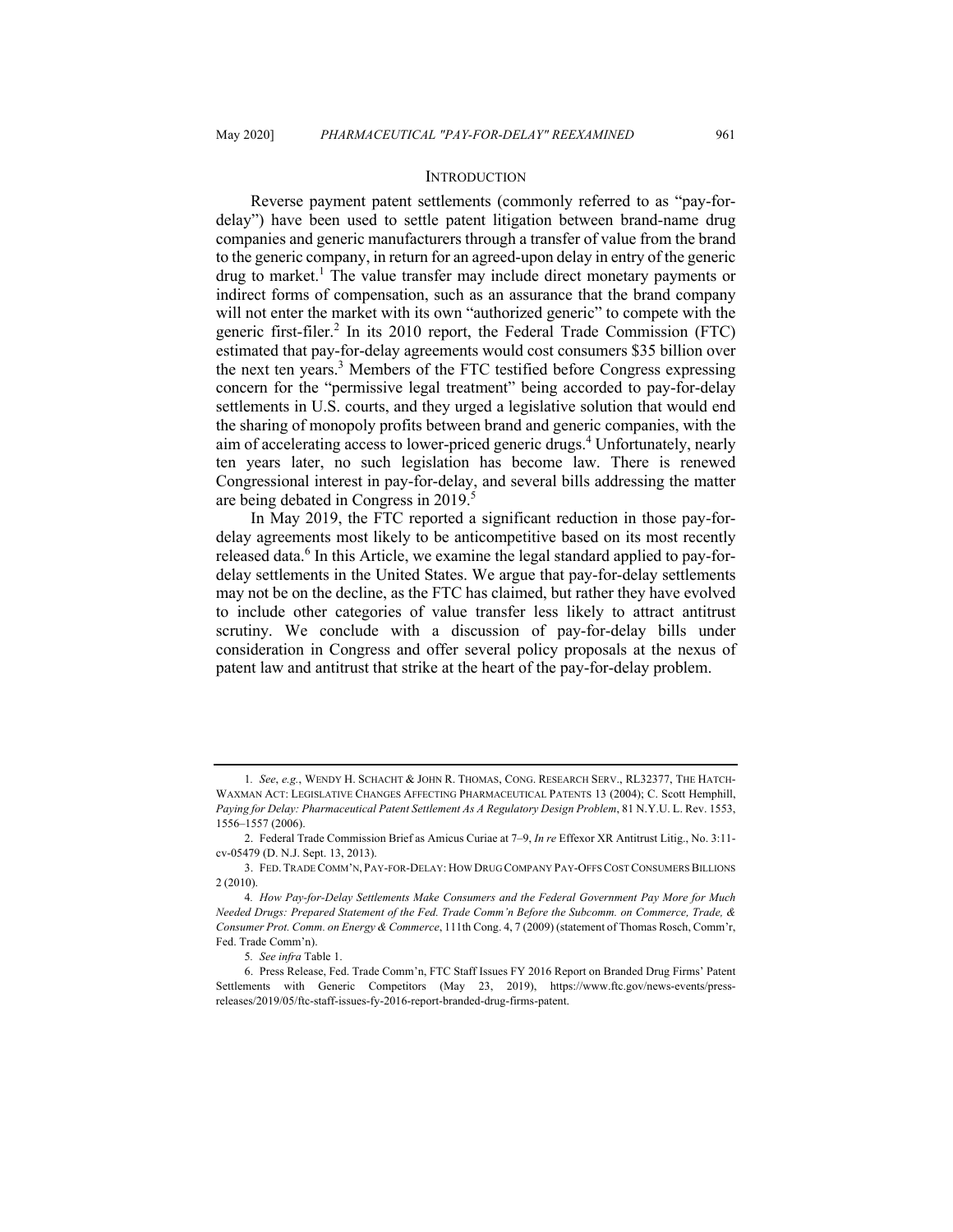#### I. THE LEGAL APPROACH TO PAY-FOR-DELAY SETTLEMENTS

In 2013, the Supreme Court addressed pay-for-delay agreements head-on in *FTC v. Actavis*. <sup>7</sup> In the case at issue, a brand drug company, Solvay Pharmaceuticals, settled patent infringement litigation in 2006 with several generic drug companies, including Actavis, which sought to market a generic version of Solvay's brand drug AndroGel.<sup>8</sup> In the settlement, Solvay paid tens of millions of dollars to the generic drug companies in return for a delay in marketing the generic product.<sup>9</sup> Actavis, in particular, agreed to postpone bringing its generic to market until 2015, nine years after the settlement but prior to the expiration of Solvay's patent.<sup>10</sup> This is a fairly common example of a payfor-delay settlement.

The Eleventh Circuit affirmed the dismissal of the FTC's complaint and ruled that if the anticompetitive effects of a settlement fell within "the scope of the exclusionary potential of the patent" (meaning in most cases that generic entry was permitted prior to expiration of the patent in question), the settlement would not trigger antitrust scrutiny.<sup>11</sup> Reversing the Eleventh Circuit decision, the Supreme Court held that such settlements could not be immunized from antitrust laws simply because the settlements did not extend beyond the original term or earnings potential of the patent.<sup>12</sup> In the majority opinion, Justice Breyer noted the unusual nature of a reverse payment from the brand to the generic company.13 Highlighting legal precedent, Justice Breyer underscored the need to consider both patent and antitrust policies in determining the power conferred by a patent and, therefore, in evaluating the legality of patent settlements.<sup>14</sup>

The Supreme Court declined to label a pay-for-delay settlement presumptively illegal.<sup>15</sup> Instead, it held that a settlement in which the reverse payment is "large and unjustified" can "bring with it the risk of significant anticompetitive effects" and should be subject to a "rule-of-reason" legal analysis, an approach to antitrust cases that requires a finding of market power, followed by a weighing of procompetitive rationales and anticompetitive effects.<sup>16</sup> According to Justice Breyer, the proper analysis permits consideration of "legitimate justifications" for the terms of the patent settlement.<sup>17</sup> The Court did, however, open the door to a more streamlined version of the rule-of-reason test, noting that trial courts could "structure" the rule-of-reason test to fit varying

<sup>7</sup>*.* 570 U.S. 136, 140–41 (2013).

<sup>8</sup>*. Id.* at 144–45.

<sup>9</sup>*. Id.* at 145.

<sup>10</sup>*. Id.* 

<sup>11.</sup> Fed. Trade Comm'n v. Watson Pharm., Inc., 677 F.3d 1298, 1312, 1315 (11th Cir. 2012).

<sup>12.</sup> *Actavis*, 570 U.S. at 148–49.

<sup>13</sup>*. Id.* at 147.

<sup>14.</sup> *Id.* at 148–49.

<sup>15.</sup> *Id.* at 158–59.

<sup>16.</sup> *Id.* at 158.

<sup>17.</sup> *Id.* at 156.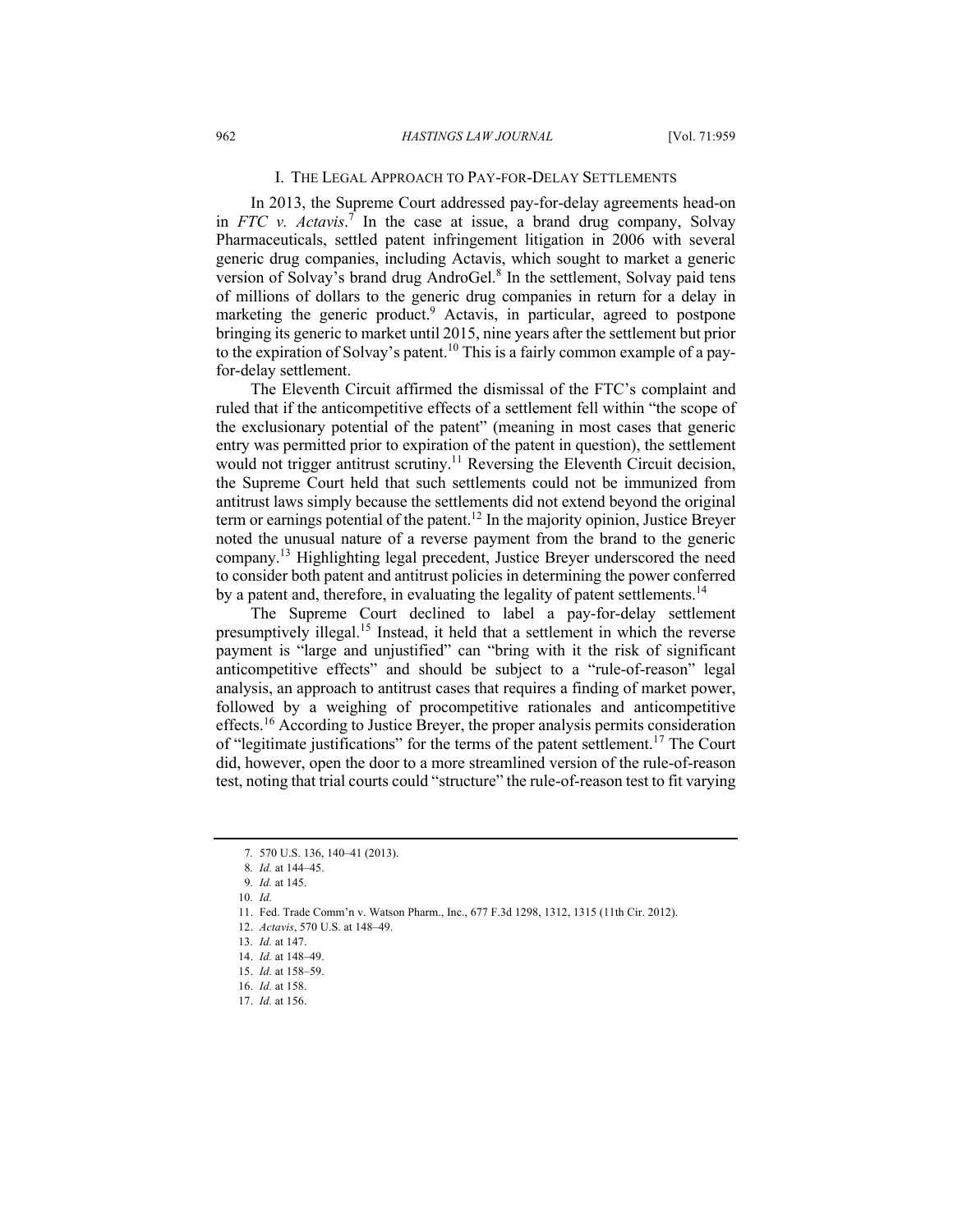circumstances.<sup>18</sup> The Supreme Court remanded *Actavis* to the lower court, and the last of the drug companies settled in February 2019, accepting a stipulated injunction not to engage in similar reverse payment agreements.<sup>19</sup>

While the Court's decision amounted to an important rejection of the Eleventh Circuit's test (which has been called the "scope of the patent" test), and the FTC hailed the decision as a victory for antitrust enforcement, *Actavis* did not categorically prohibit pay-for-delay deals and arguably did not go far enough to address drug companies' dedication to circumventing the rules in their favor. The rule of reason promises a careful assessment but runs the risk that its nuanced approach will amount to leniency. It has attracted criticism for its burdensome complexity and for lacking sufficient focus and discipline to be a highly operative tool of antitrust enforcement.<sup>20</sup> As legal scholar Herbert Hovenkamp noted in discussing the limitations of the rule of reason, "unfocused explorations of restraints generally turn up something that appears beneficial; and as long as plaintiffs have the burden of proof, complexity favors defendants."<sup>21</sup> In the context of pay-for-delay, the courts' attempts at a balanced evaluation may become self-defeating if drug companies veil anticompetitive settlements with procompetitive "window dressing" in order to avoid an antitrust violation.

Factors that Justice Breyer articulated as suggestive of anticompetitive effect (payments large in size and scope relative to litigation costs and independent of services for which a payment might be compensation)<sup>22</sup> provide guideposts to detect a potentially unlawful agreement but fall short of clear-cut bright-line rules. Nonetheless, since the Court's decision in *Actavis*, the FTC has brought suit and enforcement action against several pharmaceutical companies, including Impax,<sup>23</sup> Teva,<sup>24</sup> and Endo,<sup>25</sup> for unlawful pay-for-delay settlements.

21. HERBERT HOVENKAMP, THE ANTITRUST ENTERPRISE: PRINCIPLE AND EXECUTION 8 (2005).

<sup>18</sup>*. Id.* at 159–60; *see also* Robin Feldman, *Ending Patent Exceptionalism & Structuring the Rule of Reason: The Supreme Court Opens the Door for Both*, 15 MINN. J.L. SCI. & TECH. 61, 74 (2014).

<sup>19.</sup> Press Release, Fed. Trade Comm'n, Last Remaining Defendant Settles FTC Suit that Led to Landmark Supreme Court Ruling on Drug Company "Reverse Payments" (Feb. 28, 2019), https://www.ftc.gov/newsevents/press-releases/2019/02/last-remaining-defendant-settles-ftc-suit-led-landmark-supreme.

<sup>20.</sup> Robin Cooper Feldman, *Defensive Leveraging in Antitrust*, 87 GEO. L.J. 2079, 2107–08 (1999).

<sup>22.</sup> *Actavis*, 570 U.S. at 159.

<sup>23</sup>*.* Press Release, Fed. Trade Comm'n, FTC Concludes that Impax Entered into Illegal Pay-for-Delay Agreement (Mar. 29, 2019), https://www.ftc.gov/news-events/press-releases/2019/03/ftc-concludes-impaxentered-illegal-pay-delay-agreement.

<sup>24.</sup> Press Release, Fed. Trade Comm'n, FTC Enters Global Settlement to Resolve Reverse-Payment Charges Against Teva (Feb. 19, 2019), https://www.ftc.gov/news-events/press-releases/2019/02/ftc-entersglobal-settlement-resolve-reverse-payment-charges.

<sup>25.</sup> Press Release, Fed. Trade Comm'n, Endo Pharmaceuticals Inc. Agrees to Abandon Anticompetitive Pay-for-Delay Agreements to Settle FTC Charges; FTC Refiles Suits Against Generic Defendants (Jan. 23, 2017), https://www.ftc.gov/news-events/press-releases/2017/01/endo-pharmaceuticals-inc-agrees-abandonanticompetitive-pay-delay.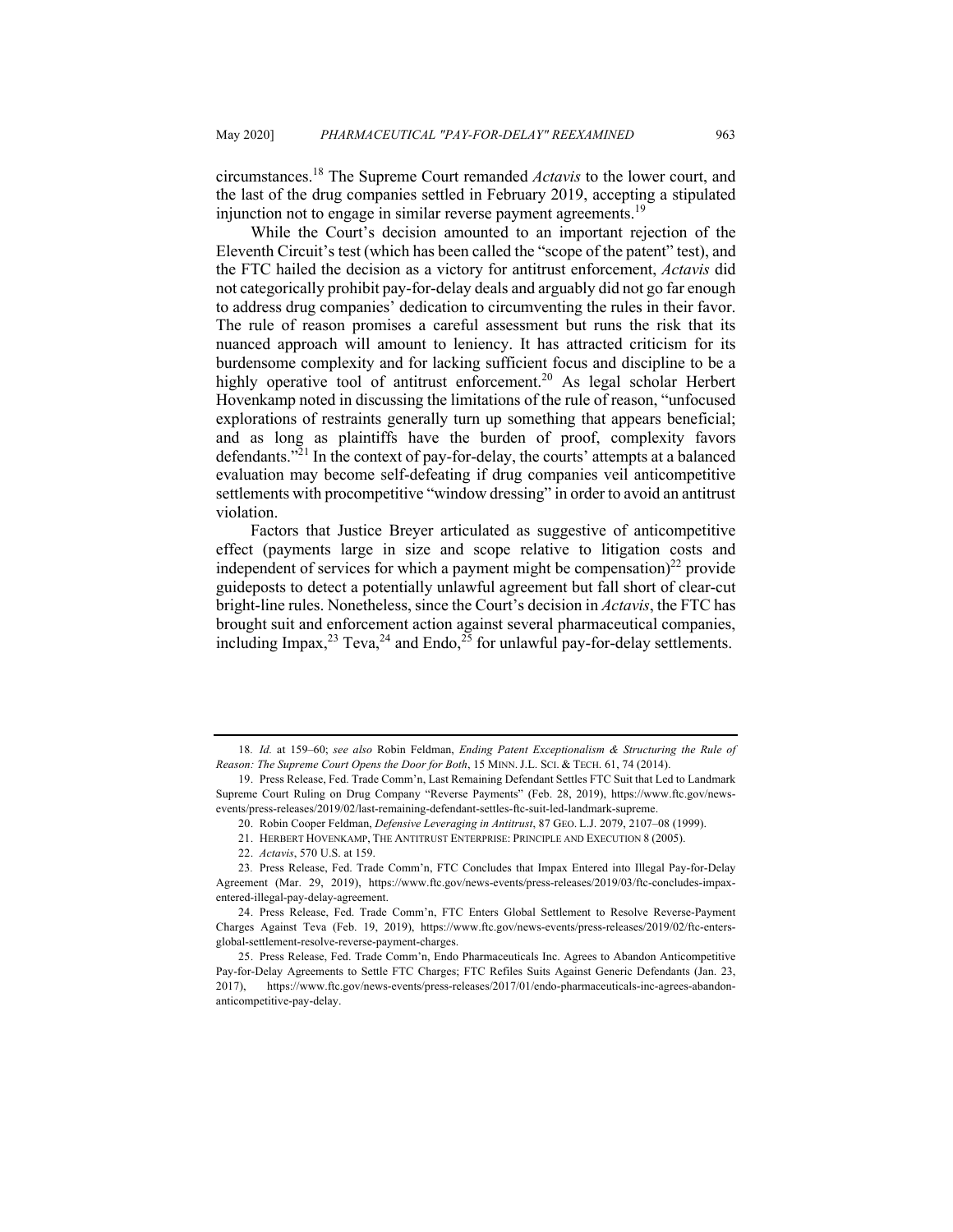#### II. THE EVOLUTION OF PAY-FOR-DELAY AGREEMENTS SINCE *ACTAVIS*

One regulatory response to pay-for-delay has been mandatory reporting of pharmaceutical patent settlements between brand and generic companies in the Hatch-Waxman regulatory system to the FTC and Department of Justice (DOJ) pursuant to the Medicare Prescription Drug, Improvement, and Modernization Act of 2003 ("Medicare Modernization Act").<sup>26</sup> Similarly, the Patient Right to Know Drug Prices Act, signed into law in 2018, expanded mandatory reporting to those settlement agreements between makers of biologics and biosimilars licensed under the Biologics Price Competition and Innovation Act. $27$ 

The Medicare Modernization Act enables the FTC to track pay-for-delay settlements over time, and the FTC makes publicly available summary data on the settlement agreements. At first glance, the FTC's reported data present a picture of successful deterrence since *Actavis*: the number of potential pay-fordelay settlements decreased from a high of forty in fiscal year (FY) 2012 to twenty-one in FY 2014 and fourteen in FY 2015, though the number increased to thirty in FY 2016, the most recent year for which the FTC has released data.<sup>28</sup>

Former FTC Chairman Maureen Ohlhausen commented in 2017 that brand drug companies may be "starting to get the message that fending off legitimate patent challenges by paying generics to delay entry will not be tolerated by either the enforcement agencies or the courts."<sup>29</sup> Such a view, however, may be overly optimistic. The total number of settlements between brand and generic companies has continued to increase, with 232 settlement agreements in the latest year reported, which is an increase from 170 settlement agreements in the preceding year.<sup>30</sup> Pharmaceutical manufacturers are profit-making entities. If there were no value to be gained, why would brand and generic companies continue to engage in these settlements with increasing frequency?<sup>31</sup>

Moreover, the suggestion that pay-for-delay deals may be declining rests on an inability to categorize most of the agreements. Since 2010, the majority of the agreements between brand and generics fall into a nebulous category that

<sup>26.</sup> Medicare Prescription Drug, Improvement, and Modernization Act of 2003, Pub. L. No. 108– 173, §§ 1111–18, 117 Stat. 2066, 2461–64 (2003).

<sup>27.</sup> FED. TRADE COMM'N, MEDICARE PRESCRIPTION DRUG AND IMPROVEMENT ACT REQUIRES DRUG COMPANIES TO FILE CERTAIN AGREEMENTS WITH THE FEDERAL TRADE COMMISSION AND U.S. DEPARTMENT OF JUSTICE (2019).

<sup>28.</sup> FED. TRADE COMM'N, BUREAU OF COMPETITION, AGREEMENTS FILED WITH THE FEDERAL TRADE COMMISSION UNDER THE MEDICARE PRESCRIPTION DRUG, IMPROVEMENT, AND MODERNIZATION ACT OF 2003: OVERVIEW OF AGREEMENTS FILED IN FY 2016 (2019) [hereinafter FTC FY 2016 REPORT]; *see also infra* Figure 1.

<sup>29.</sup> Maureen K. Ohlhausen, Acting Chairman, Fed. Trade Comm'n, Remarks at the 2017 ABA Fall Forum: The First Wealth is Health: Protecting Competition in Healthcare Markets 4 (Nov. 16, 2017), https://www.ftc.gov/system/files/documents/public\_statements/1275573/mko\_fall\_forum\_2017.pdf.

<sup>30.</sup> FTC FY 2016 REPORT, *supra* note 28, at 4; FED. TRADE COMM'N, BUREAU OF COMPETITION, AGREEMENTS FILED WITH THE FEDERAL TRADE COMMISSION UNDER THE MEDICARE PRESCRIPTION DRUG, IMPROVEMENT, AND MODERNIZATION ACT OF 2003: OVERVIEW OF AGREEMENTS FILED IN FY 2015 (2017).

<sup>31.</sup> *See* Robin C. Feldman & Prianka Misra, *The Fatal Attraction of Pay-for-Delay*, 18 CHI.-KENT J. INTELL. PROP. 249, 261 (2019).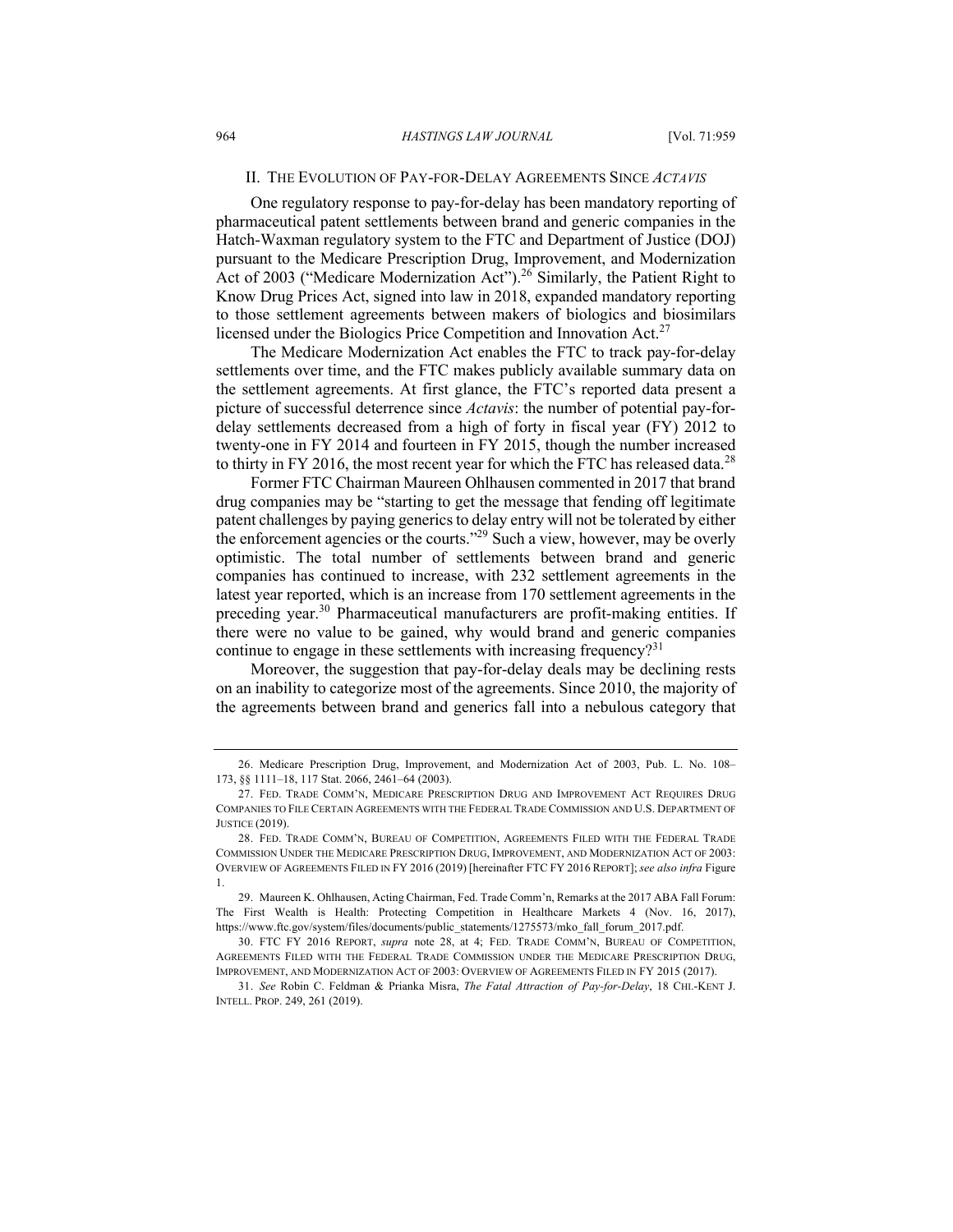one scholar has called "Category X," in which the generic agrees to delay entry but the FTC does not see a flow of value from the brand to the generic. <sup>32</sup> The number of Category X agreements increased in 2016 to 151, rising from 126 the year before and a mere 75 the year the Supreme Court decided *Actavis*. <sup>33</sup> Once again, this begs the question: why would generics enter into these agreements in increasing numbers if they stand to receive no benefit?

Mindful of the Supreme Court decision in *Actavis*, drug companies have crafted settlements that comply with the guidance provided by the Court but that may still amount to anticompetitive behavior. Most settlements involving explicit compensation from the brand to the generic manufacturer and constraints on the ability of the generic to market its product have limited reverse payments of cash to \$7 million or less, a rough maximum target the FTC has set for reasonable litigation costs.<sup>34</sup> Fourteen settlements contained a form of "possible compensation" along with a restriction on generic entry; nine of the fourteen settlements contained a provision that the brand company would not distribute an authorized generic via a third party, which the FTC admits "could have the same effect" as an agreement by the brand company not to sell its own authorized generic.<sup>35</sup> Three of the fourteen settlements contained a potentially anticompetitive "declining royalty structure" that involves a reduction in royalty payments to the brand company if it launches an authorized generic to compete with the first generic entrant.<sup>36</sup> An agreement not to compete with a generic paired with delayed generic entry has a similar impact on competition as direct compensation in return for delayed generic entry. If the thirty settlements with a pay-for-delay structure and the fourteen settlements containing "possible compensation" are combined, $37$  the total number of potentially problematic payfor-delay agreements in FY 2016 exceeds that of the peak year 2012.

Other exotic variants exist, including acceleration clauses, in which the generic has the right to move up the date of entry based on other events, such as the release of an authorized generic or another generic company entering the market.<sup>38</sup> Acceleration clauses can have the effect of discouraging other generic companies to enter, leading one academic to describe them as having a "poison pill" effect.<sup>39</sup> Specifically, potential generics know that when they get to market,

<sup>32.</sup> *Id.* at 264–65.

<sup>33.</sup> FTC FY 2016 REPORT, *supra* note 28, at 2; Feldman & Misra, *supra* note 31, at 282.

<sup>34.</sup> Press Conference, Fed. Trade Comm'n, FTC Press Conference on Pay for Delay Case (May 28, 2015), https://www.ftc.gov/system/files/documents/videos/pay-delay-case-press-conference/ftc\_press\_conference\_ on\_pay\_for\_delay\_case\_5-28-15\_-\_transcript.pdf.

<sup>35.</sup> *See* FTC FY 2016 REPORT, *supra* note 28, at 1–2.

<sup>36.</sup> *Id.* at 2.

<sup>37.</sup> *Id.* at 1 (explaining that three of the thirty settlements containing a restriction on generic entry and a form of explicit compensation also contained a form of "possible compensation," and so are counted in both figures).

<sup>38.</sup> Lizbeth Hasse, *When IP Settlements Create Antitrust Headaches*, NAT'L L.J. (Mar. 21, 2016), https://www.jamsadr.com/files/uploads/documents/articles/hasse-nlj-ip-settlements-2016-03-21.pdf.

<sup>39.</sup> Michael A. Carrier, *Payment After* Actavis, 100 IOWA L. REV. 7, 37–38 (2014).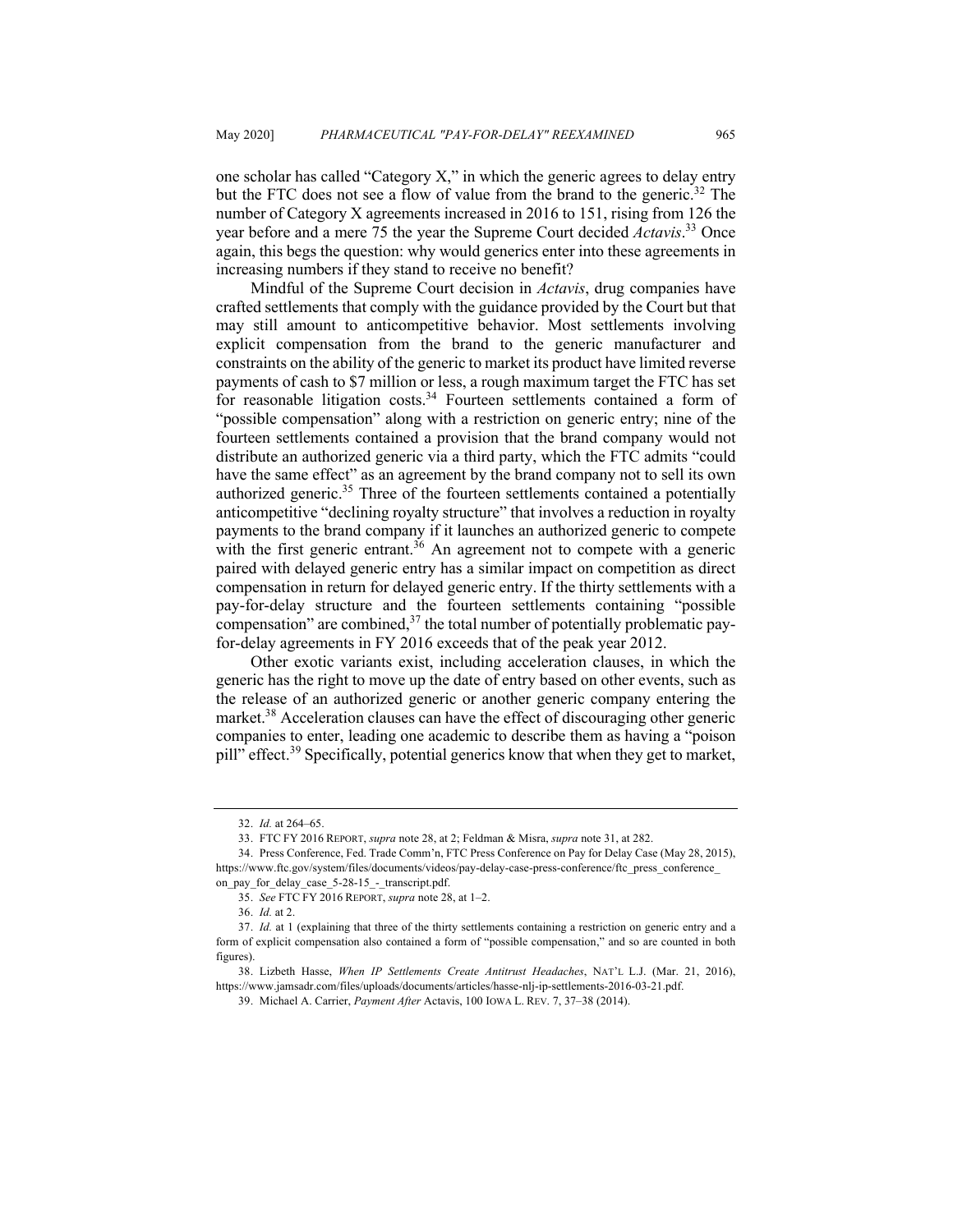they will face immediate entry from the settling generic.<sup>40</sup> Acceleration clauses represent yet another way that a brand company can get additional "bang for the buck"—settling with one generic while discouraging others from entering.

In the most recent year of FTC reports, 76% of the settlements between brand-name and generic companies contained some form of acceleration clause, with "the brand manufacturer licensing a third party with an earlier entry date" listed among the most common triggers.<sup>41</sup> The actual number cannot be determined, however, because the FTC did not quantify how many of the acceleration clauses included this trigger event. In addition, the FTC's language suggests that the clause would relate only to authorized generics that involve a third party, not an authorized generic made by the company itself. In hints of other anticompetitive aspects to the deals, the FTC reported that more than 90% of all settlements between brands and generics involved the generic receiving rights to patents not subject to any litigation between the two companies.<sup>42</sup> Additional rights such as these can be the vehicles for transferring value or sharing markets.

Hence, there is good reason to believe that anticompetitive pay-for-delay agreements continue to be reached in the United States post-*Actavis.* A reduction in explicit payments to figures below \$7 million can likely be attributed to Justice Breyer's emphasis on the size of the reverse payment in *Actavis*. 43 However, payments below litigation costs can still present anticompetitive harm. A small reverse payment should not immunize anticompetitive behavior any more than does allowing generic entry prior to expiration of the patent in question. The "scope of the patent" test has effectively been replaced by a "size of the payment" test, permitting brand companies with more complex deals but modest explicit payments to stay under the radar. Moreover, modern deals now provide potential vehicles for transferring value other than cash in a convoluted manner.

In the view of the authors, less attention should be paid to the form or even the size of the value transfer, and the primary focus of antitrust scrutiny should be any restriction on generic entry together with a category of patent less likely to survive a challenge. The strength of the category of patent in question must necessarily be part of a proper pay-for-delay evaluation by the courts or the FTC because, following *Actavis*, the size of the reverse payment can no longer be presumed a reliable indicator of patent strength or weakness. Nor can reporting requirements alone provide a complete safeguard. Given the complexity of modern pay-for-delay deals, the actual transfer of value can be deeply camouflaged, hidden among the folds of layers of interactions between the

<sup>40.</sup> *Id.* at 28–29.

<sup>41.</sup> *See* FTC FY 2016 REPORT, *supra* note 28, at 3.

<sup>42.</sup> *Id.* at 2 ("215 of the 232 final settlements involve the generic manufacturer receiving rights to patents that were not the subject of any litigation between the brand manufacturer and that generic manufacturer.").

<sup>43.</sup> *See* Fed. Trade Comm'n v. Actavis, Inc., 570 U.S. 136, 158 (2013).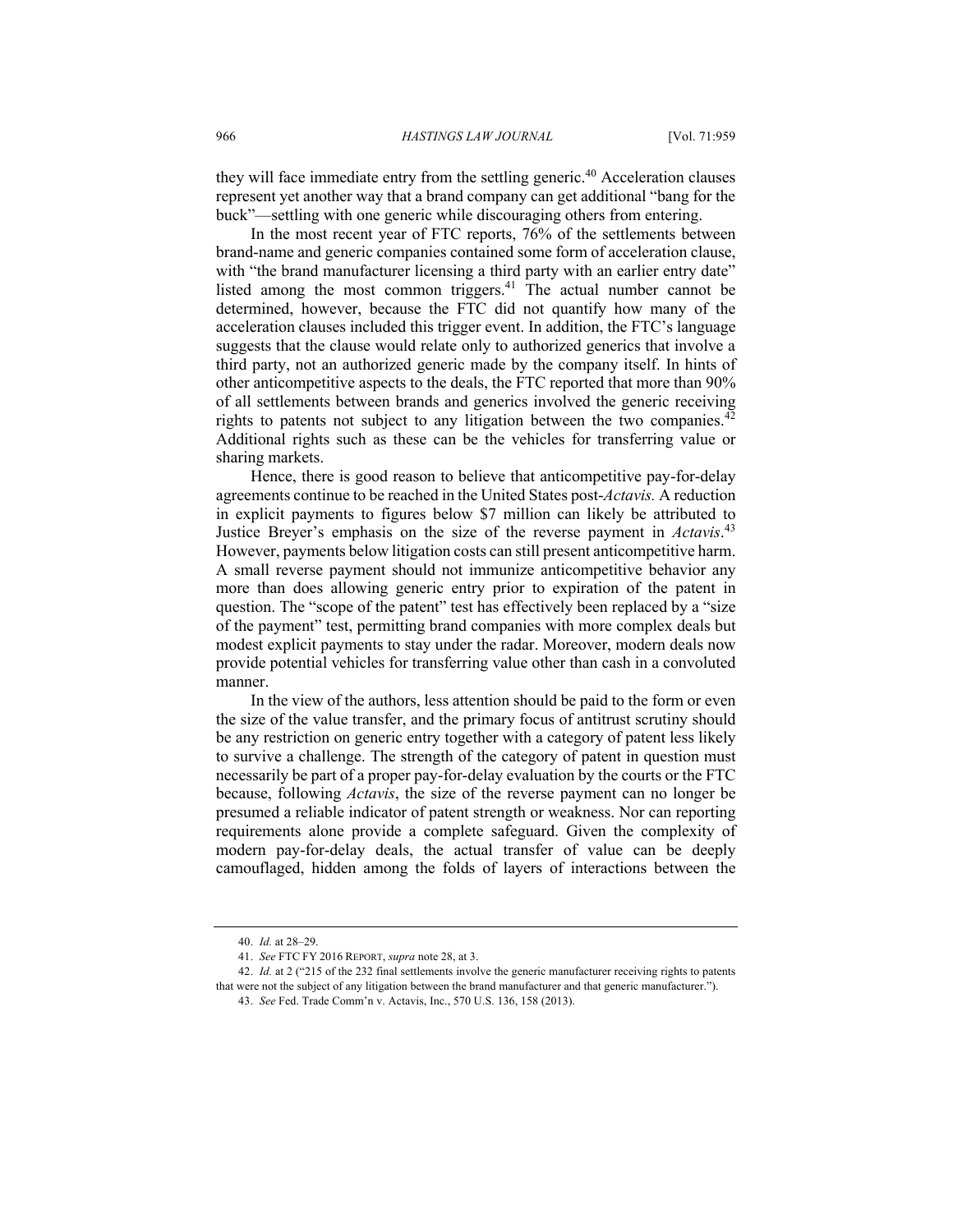brand-name and generic company. Regulatory agencies examining the deal paperwork on its face are unlikely to stay ahead of the game.

Evidence shows that settlements involving delayed generic entry now resolve patent challenge proceedings before the recently created Patent Trial and Appeal Board,<sup>44</sup> which may allow some of these settlements to escape detection (though the FTC has declared that settlements before the Patent Trial and Appeal Board fall under the purview of the Medicare Modernization Act's reporting mandate).<sup>45</sup> It is essential for the FTC and the courts to correctly label pay-fordelay as unlawful when appropriate, regardless of the venue in which the agreement is reached and despite the strategic construction of settlements with less overtly anticompetitive terms.

#### III. PAY-FOR-DELAY LEGISLATION IN THE 116TH CONGRESS

Several pay-for-delay bills have been introduced in the 116th Congress.<sup>46</sup> In May 2019, the U.S. House of Representatives passed a health care bill that included provisions to prohibit pay-for-delay settlements.<sup>47</sup> The bill would create a rebuttable presumption of illegality for any reverse payment patent settlement involving a transfer of value to a generic or biosimilar company in return for its agreement to "limit or forego" efforts to develop, manufacture, market or sell the drug in question.<sup>48</sup> The Preserve Access to Affordable Generics and Biosimilars Act, $49$  and its companion bill in the Senate,  $50$  also create a presumption of anticompetitive effects in pay-for-delay deals and shift the burden of proof from the FTC to the settling parties to demonstrate that either the value transfer constitutes compensation for goods and services, or the procompetitive benefits of the settlement outweigh the anticompetitive effects. Both of the aforementioned bills permit payment to the generic (or biosimilar) company for reasonable litigation expenses up to  $$7.5$  million.<sup>51</sup> The Competitive DRUGS Act of 2019 would additionally impose a tax on parties to pay-for-delay deals and claw back research and development tax benefits.<sup>52</sup>

The U.S. trade group for generic drug companies, the Association for Accessible Medicines (AAM), has taken a position in opposition to the pay-for-

<sup>44.</sup> Erik Hovenkamp & Jorge Lemus, *Delayed Entry Settlements at the Patent Office*, 54 INT'L REV. L. & ECON. 30, 30 (2018).

<sup>45.</sup> Jamie Towey & Brad Albert, *Then, Now, and Down the Road: Trends in Pharmaceutical Patent Settlements After* FTC v. Actavis (May 28, 2019, 12:23 PM), https://www.ftc.gov/newsevents/blogs/competition-matters/2019/05/then-now-down-road-trends-pharmaceutical-patent.

<sup>46.</sup> *See infra* Table 1.

<sup>47.</sup> Strengthening Health Care and Lowering Prescription Drug Costs Act, H.R. 987, 116th Cong. § 111 (2019).

<sup>48.</sup> *Id.*

<sup>49.</sup> Preserve Access to Affordable Generics and Biosimilars Act, H.R. 2375, 116th Cong. (2019).

<sup>50.</sup> Preserve Access to Affordable Generics and Biosimilars Act, S. 64, 116th Cong. (2019).

<sup>51.</sup> H.R. 2375 § 27(c)(2)(A); S. 64 § 27(c)(2).

<sup>52.</sup> Competitive DRUGS Act of 2019, H.R. 1344, 116th Cong. §§ 2, 3 (2019).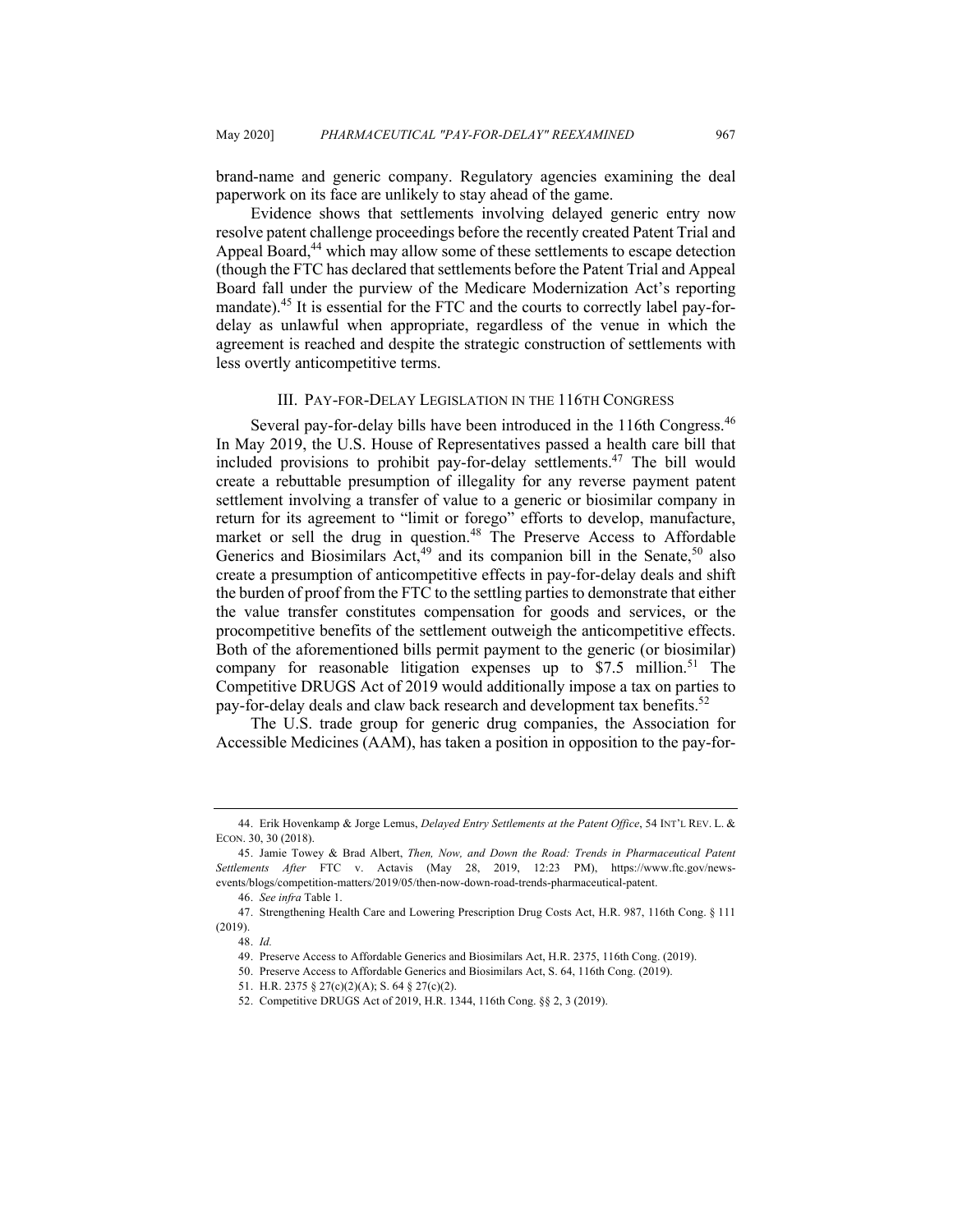delay bills in Congress and instead urges codification of the *Actavis* decision.<sup>53</sup> Why would a lobbying group for generic drug companies oppose bills that would enable generic drugs to come to market sooner? AAM argues that the FTC already screens settlements for pay-for-delay activity, and that most settlements do not delay generic competition, <sup>54</sup> both of which are true. But *Actavis* did not categorically prohibit pay-for-delay deals, as the AAM claims; rather, the decision established that such deals *may* have anticompetitive effects but left it to the lower courts to hash out the rule-of-reason analysis.<sup>55</sup> The bills in Congress, on the other hand, take a tougher stance by labeling the agreements as unlawful unless proven otherwise, shifting the burden to drug companies to disprove antitrust concerns.<sup>56</sup> In addition to the FTC's recently reported data on pay-for-delay, AAM's position should make policymakers and regulators question whether generic companies still stand to gain from pay-for-delay settlements in their post-*Actavis* form.

#### IV. POLICY RECOMMENDATIONS

We propose several substantive changes to the antitrust approach to payfor-delay settlements.

First, the key criterion in determining an unlawful agreement should be the existence of a restriction on generic entry—not the size or presence of a value transfer—considered in light of the strength of the category of patent in question. Arguably, the legitimacy of a pay-for-delay settlement is predicated on the strength of the underlying patent; in other words, pay-for-delay is only a problem insofar as the patent to which the deal relates is invalid or aimed at the wrong product, since the generic could enter the market immediately upon that determination. Much is at stake in these deals; several years of lost patent protection could translate into several billions of dollars of lost savings for the brand company.<sup>57</sup> Pay-for-delay agreements tend to settle litigation over a "secondary patent," which is a patent on some feature of a drug other than the active pharmaceutical ingredient, such as a production process, a method of treatment, a salt or crystalline form, a new delivery mechanism, a new formulation, or even an ancillary aspect of a drug, such as the pill's coating.<sup>58</sup> Evidence shows that secondary patents form part of a deliberate strategy to

<sup>53.</sup> *See* Christina Girardi, *Check the Facts on "Pay-for-Delay" Legislation*, ASS'N FOR ACCESSIBLE MEDS. (Mar. 28, 2019), https://accessiblemeds.org/sites/default/files/2019-03/AAM-Patent-Settlement-Fact-Sheet\_0. pdf.

<sup>54.</sup> *Id.*

<sup>55.</sup> Fed. Trade Comm'n v. Actavis, Inc., 570 U.S. 136, 158–60 (2013).

<sup>56.</sup> *See infra* Table 1.

<sup>57.</sup> *See* Glynn S. Lunney Jr., FTC v. Actavis*: The Patent-Antitrust Intersection Revisited*, 93 N.C. L. REV. 375, 406–07 (2015).

<sup>58.</sup> Amy Kapczynski et al., *Polymorphs and Prodrugs and Salts (Oh My!): An Empirical Analysis of "Secondary" Pharmaceutical Patents*, PLOS ONE, Dec. 2012, at 1.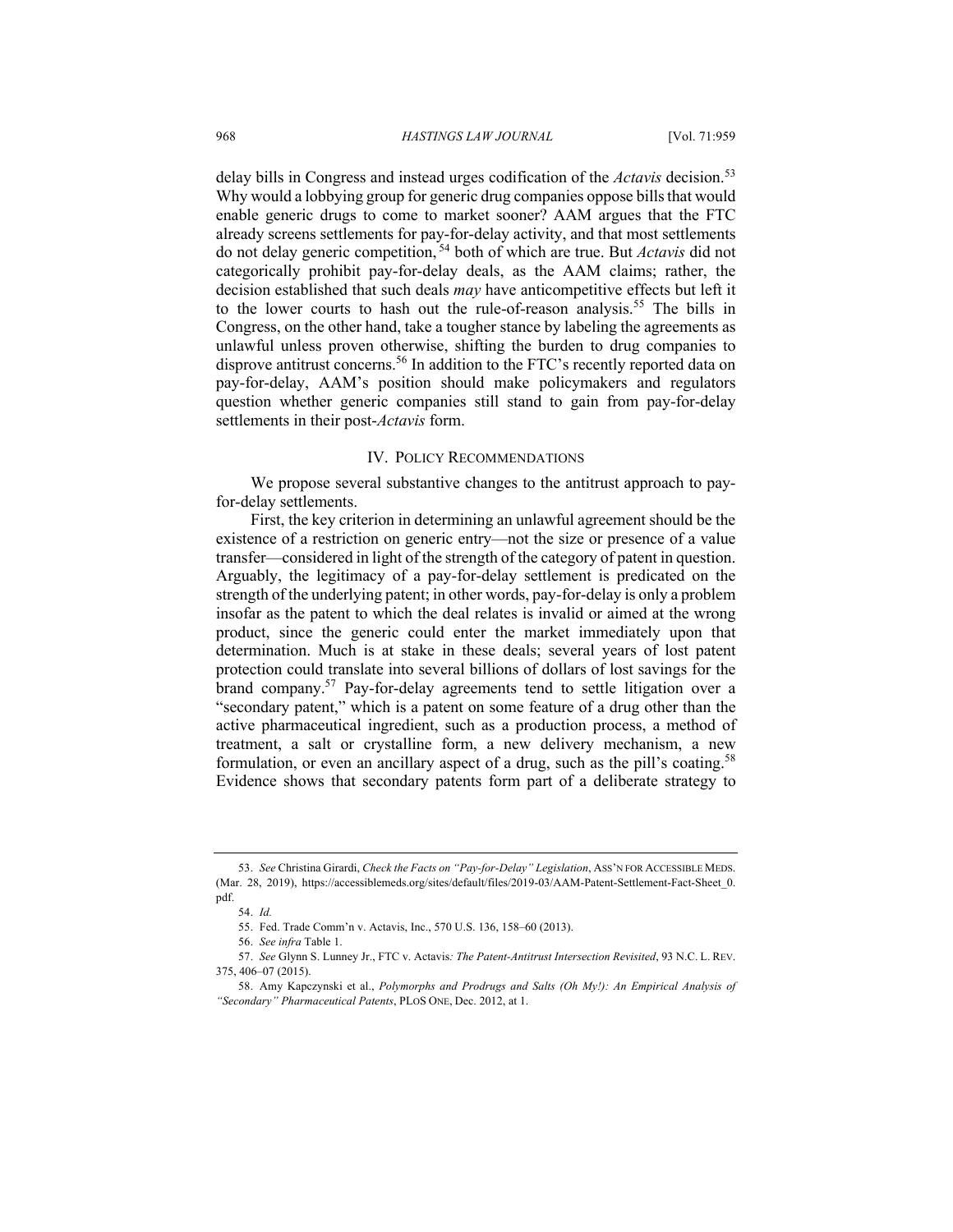prolong a drug's effective period of patent protection.<sup>59</sup> Though few patent cases reach a final decision on validity,<sup>60</sup> secondary drug patents are frequently found invalid when challenged.<sup>61</sup> Thus, secondary patents may over-reward a pharmaceutical drug's actual innovative contribution with unwarranted extensions of effective patent protection, and both the brand and generic companies may have a good sense of the likelihood that a disputed secondary patent will survive a court challenge. For this reason, the category of the patent in question in a pay-for-delay agreement is highly germane to a meaningful examination of the potential illegality of the deal.

Next, the United States should move closer to a presumptive standard in evaluating pay-for-delay settlements in order to achieve more efficient and effective antitrust enforcement. The pay-for-delay bills introduced in Congress will help achieve that goal, as would adopting a standard similar to that of the European Union that places emphasis on an agreement's aim to restrict competition rather than downstream effects on the marketplace.<sup>62</sup> Although intent can be difficult to establish under U.S. law—particularly if plaintiffs must find smoking-gun evidence of subjective intent—those difficulties can be overcome by designing standards that use objective criteria as a means of inferring a company's likely intent. The category of patent and the failure to sue on the core chemical or biological patent could be part of those objective criteria. The reluctance to call pay-for-delay presumptively illegal in the United States reflects a desire to preserve the freedom to settle and to avoid clogging the courts with costly and protracted patent litigation. However, the current approach to pay-for-delay favors industry over patients, and unless the approach is changed, drug prices will remain supra-competitive for periods longer than the Hatch-Waxman regulatory regime intended. In addition, deterring the litigation in the first place would reduce the burden on the courts, as well as the burden on society.

Finally, regulatory disincentives may be a more effective deterrent of payfor-delay deals than monetary penalties. For example, the FTC and FDA could

<sup>59.</sup> María José Abud et al., *An Empirical Analysis of Primary and Secondary Pharmaceutical Patents in Chile*, PLOS ONE, Apr. 2015, at 1, 3–4; Tahir Amin & Aaron S. Kesselheim, *Secondary Patenting of Branded Pharmaceuticals: A Case Study of How Patents on Two HIV Drugs Could Be Extended for Decades*, 31 HEALTH AFF. 2286, 2286–87 (2012); C. Scott Hemphill & Bhaven N. Sampat, *When Do Generics Challenge Drug Patents*?, 8 J. EMPIRICAL LEGAL STUD. 613, 615 (2011); Kapczynski et al., *supra* note 58, at 2.

<sup>60.</sup> *See* Roger Allan Ford, *Patent Invalidity Versus Noninfringement*, 99 CORNELL L. REV. 71, 88 (2013). 61. *See, e.g.*, *In re* Janssen Biotech, Inc., 880 F.3d 1315, 1325 (Fed. Cir. 2018); Jeppe Brinck-Jensen & Kamilla Kelm Demant, *Quetiapine Patent Invalidated—Danish Court Follows Suit*, LEXOLOGY (Sept. 7, 2016), https://www.lexology.com/library/detail.aspx?g=dff84c34-9985-4a05-b038-2b86558e74a6; Jessica Hodgson, *AstraZeneca Suffers U.S. Patent Blow*, WALL ST. J. (Apr. 2, 2013, 4:37 AM), https://www.wsj.com/articles/SB10001424127887323296504578397852484365558.

<sup>62.</sup> Eur. Comm'n, Decision of 9 July 2014, 240–41 C(2014), http://ec.europa.eu/competition/antitrust/ cases/dec\_docs/39612/39612\_12448\_6.pdf (explaining that "for the purpose of the application of Article 101 of the [sic] Treaty, there is no need to take into account the actual effects of an agreement which has as its object the prevention, restriction or distortion of competition within the internal market. Consequently, it is not necessary to show actual anti-competitive effects where the anti-competitive object of the conduct in question is proved."); Treaty on the Functioning of the European Union Art. 101(1), Oct. 26, 2012, 2012 O.J. (C 326) 88.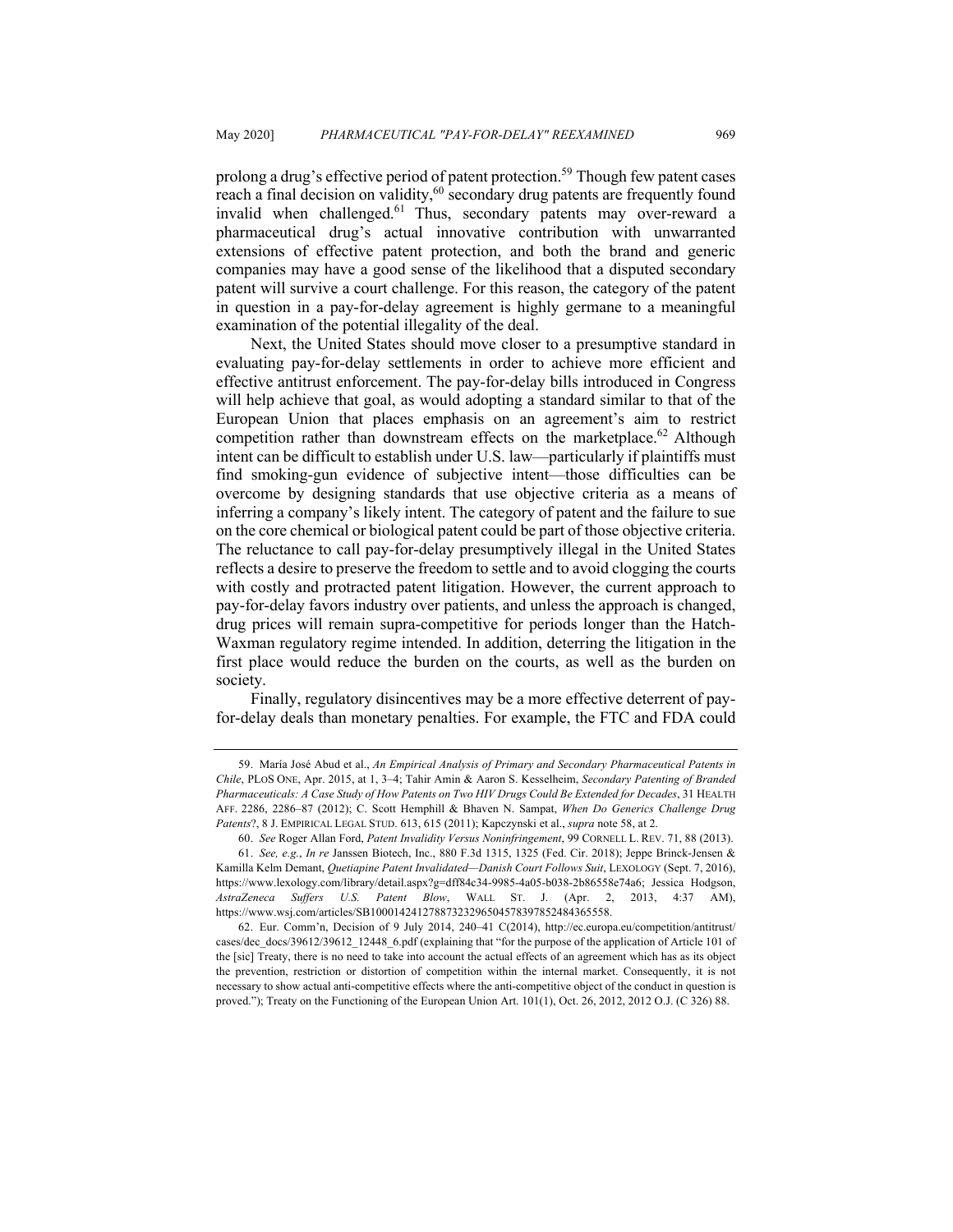jointly prohibit a generic company that is found to have participated in pay-fordelay from eligibility for the 180-day exclusivity period for any Abbreviated New Drug Application (ANDA) that it files in the ensuing five years. Without exclusive marketing rights as the first generic to file an ANDA, the generic company stands to lose the bulk of its profits on any generic drug launched in that five-year period. By enticing generic companies with profitable settlements, brand companies have co-opted the paragraph IV challenge, initially intended to enable generic companies to challenge weak or invalid patents.<sup>63</sup> As a penalty for participation in pay-for-delay deals, the generic company could be prohibited from filing a paragraph IV certification on any ANDA for a certain number of years, effectively making the company ineligible for the 180-day exclusivity period and shutting them out of pay-for-delay settlements—at least those arising from patent litigation. Regulatory disincentives can counterbalance the "carrots" in the Hatch-Waxman Act, thereby rewarding innovation and hastening competition when the time is ripe.

#### **CONCLUSION**

Settlement agreements to end patent disputes are common and not in and of themselves indicative or suggestive of antitrust infringement. Often, settlements are a favored alternative to continuing costly litigation. However, pay-for-delay settlements come at a steep cost to patients by delaying the entry of less expensive generic alternatives to brand drugs. The ability to wield competition laws effectively against these settlements is of major importance to regulators, policymakers, and patients. Shifting the focus of antitrust scrutiny to restrictions on generic entry vis-à-vis the strength of the category of underlying patent, and creating disincentives for generic companies to acquiesce to pay-fordelay deals, will help grease the wheels of the Hatch-Waxman Act and accelerate the path to affordable drug prices for U.S. patients.

<sup>63.</sup> A generic company seeking FDA approval to market a generic drug before the brand drug's patents have expired must file a "paragraph IV certification" with the FDA, asserting that the brand drug's patents listed within the FDA's Approved Drug Products with Therapeutic Equivalence Evaluations (also known as the Orange Book) are invalid, unenforceable, or will not be infringed by the manufacture, use, or sale of the generic drug product for which the application is submitted. 21 U.S.C. § 355(j)(2)(A)(vii)(IV) (2018). A paragraph IV certification is considered an artificial act of infringement by the ANDA applicant that often prompts the patent owner to initiate a patent infringement action against the ANDA applicant. *See id.* The first paragraph IV ANDA applicant to challenge a patent is eligible for 180 days of exclusive rights to market the generic drug product upon FDA approval, termed the 180-day exclusivity period. *Id.* Currently, this statutory incentive is retained even when the patent owner does not initiate suit against the ANDA applicant, or when the patent infringement suit is subsequently settled. FOOD & DRUG ADMIN., U.S. DEP'T HEALTH & HUMAN SERVS., GUIDANCE FOR INDUSTRY: 180-DAY EXCLUSIVITY: QUESTIONS AND ANSWERS 10 (2017).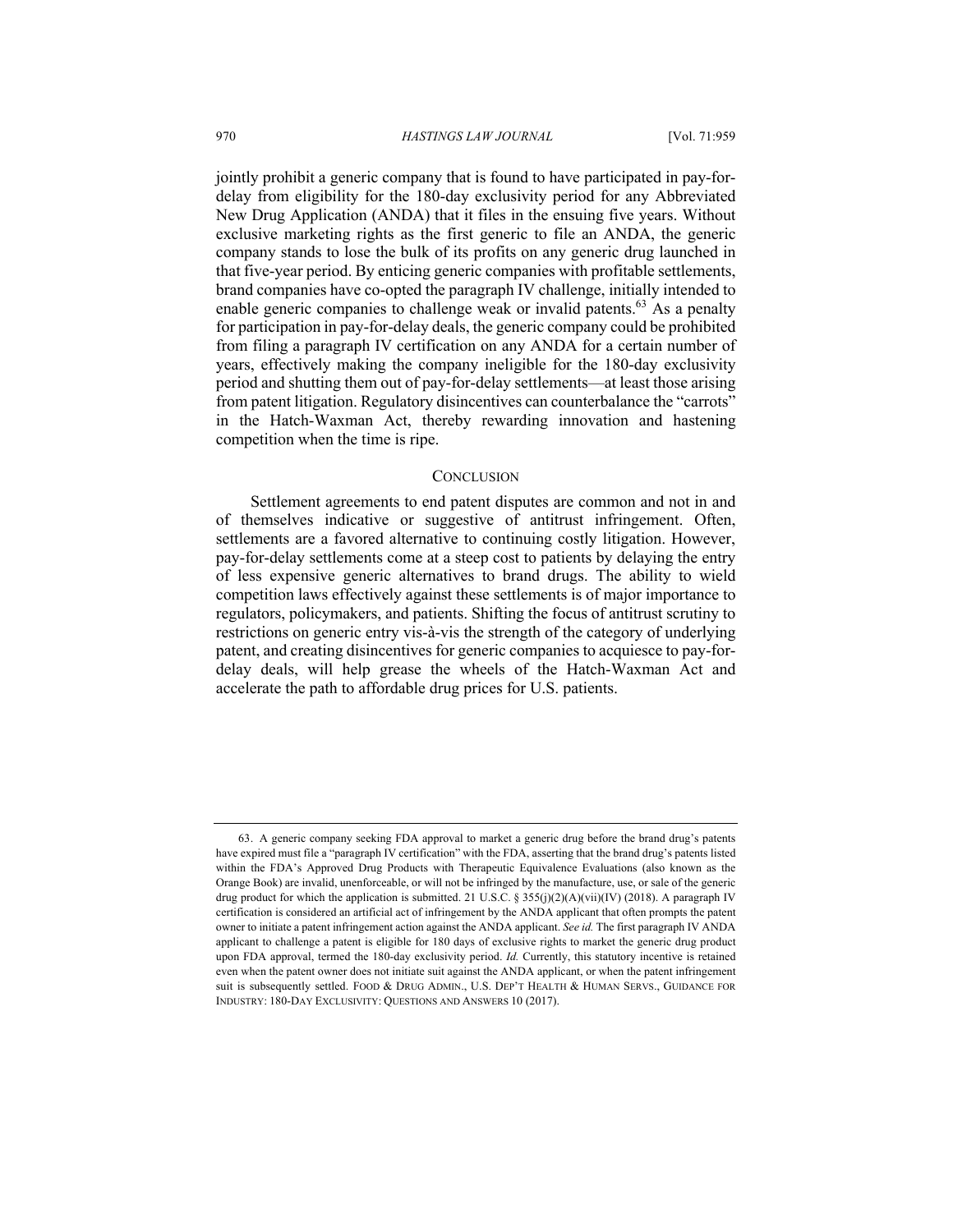| Bill<br>No.  | Title                                                                                    | Sponsor                                                  | Summary of Provisions                                                                                                                                                                                                                                                                                                                                                                                                                                                                                                                                                                                                                                                                                                                                             | <b>Latest Action</b>                                                                                                                                                                                          |
|--------------|------------------------------------------------------------------------------------------|----------------------------------------------------------|-------------------------------------------------------------------------------------------------------------------------------------------------------------------------------------------------------------------------------------------------------------------------------------------------------------------------------------------------------------------------------------------------------------------------------------------------------------------------------------------------------------------------------------------------------------------------------------------------------------------------------------------------------------------------------------------------------------------------------------------------------------------|---------------------------------------------------------------------------------------------------------------------------------------------------------------------------------------------------------------|
|              |                                                                                          |                                                          |                                                                                                                                                                                                                                                                                                                                                                                                                                                                                                                                                                                                                                                                                                                                                                   |                                                                                                                                                                                                               |
| H.R.<br>1499 | Protecting<br>Consumer<br>Access to<br>Generic<br>Drugs Act of<br>2019                   | Rep.<br><b>Bobby</b><br>Rush [D-<br>IL]                  | It shall be unlawful for a New<br>Drug Application (NDA) or<br><b>Biologics License Application</b><br>(BLA) holder and a<br>subsequent filer to enter into<br>an agreement settling a patent<br>infringement claim if the<br>agreement involves a transfer<br>of value directly or indirectly<br>from the NDA or BLA holder<br>to the subsequent filer, and the<br>filer agrees to limit or forgo<br>research, development,<br>manufacturing, marketing, or<br>sales of the product in<br>question for any period of<br>time. Such an agreement will<br>not be unlawful if a party to<br>the agreement demonstrates<br>by clear and convincing<br>evidence that the value<br>transfer is compensation<br>solely for goods and services<br>provided by the filer. | Passed as part<br>of H.R. 987<br>(05/16/2019)                                                                                                                                                                 |
| H.R.<br>987  | Strengthening<br><b>Health Care</b><br>and Lowering<br>Prescription<br>Drug Costs<br>Act | Rep. Lisa<br>Blunt<br>Rochester<br>$[D-DE-At]$<br>Large] | Contains the provisions on<br>pay-for-delay of H.R. 1499.                                                                                                                                                                                                                                                                                                                                                                                                                                                                                                                                                                                                                                                                                                         | Passed in the<br>House by<br>recorded vote:<br>234-183<br>(05/16/2019);<br>Received in<br>the Senate and<br>referred to the<br>Committee on<br>Health,<br>Education,<br>Labor and<br>Pensions<br>(05/20/2019) |

TABLE 1: PAY-FOR-DELAY BILLS INTRODUCED IN THE 116TH CONGRESS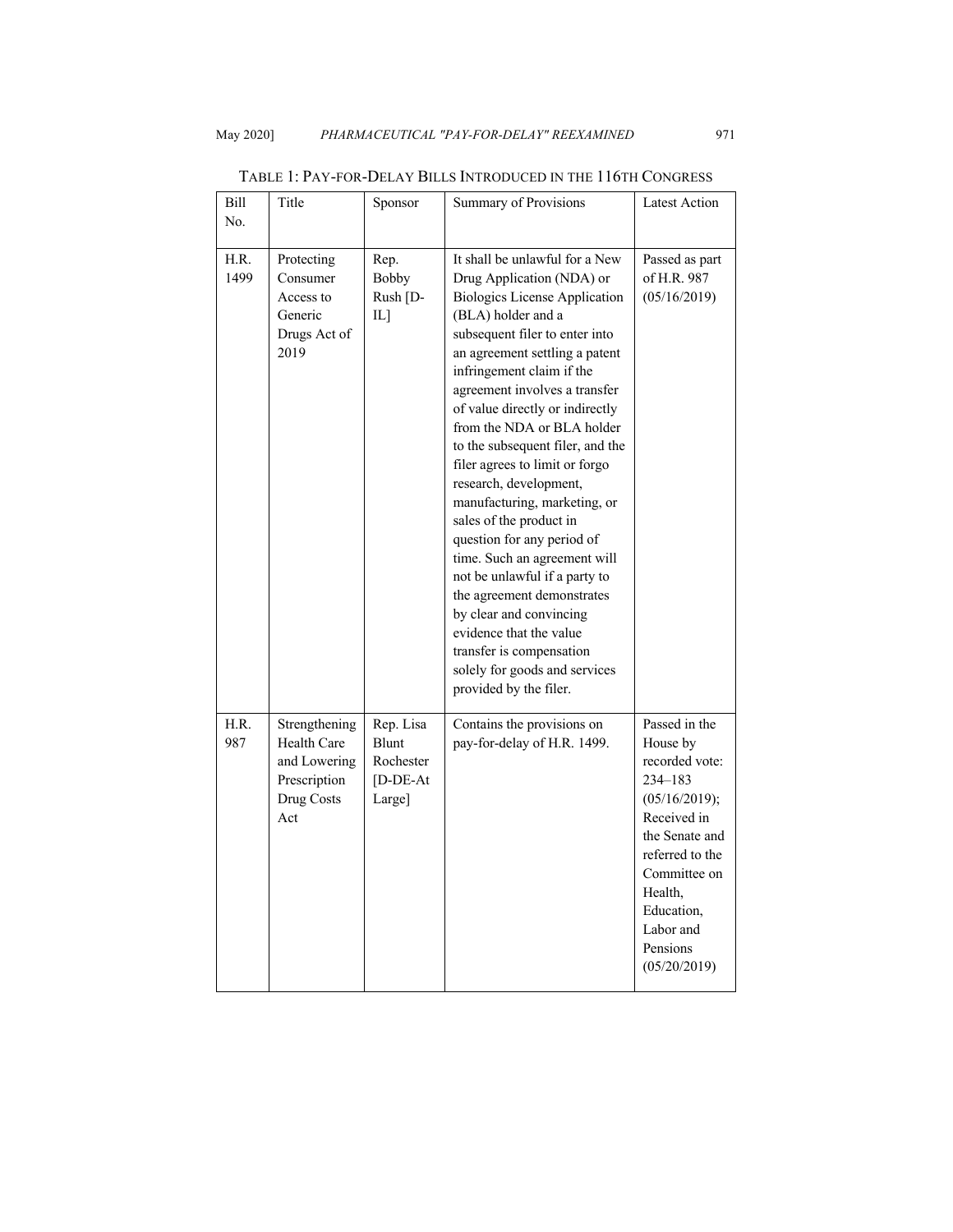| H.R.<br>2700           | Lowering<br>Prescription<br>Drug Costs<br>and<br>Extending<br>Community<br>Health<br>Centers and<br>Other Public<br>Health<br>Priorities Act | Rep.<br>Michael C.<br><b>Burgess</b><br>$[R-TX]$                           | Contains the provisions on<br>pay-for-delay of H.R. 1499.                                                                                                                                                                                                                                                                                                                                                                                                                                                                                                                                                                                                                                                                                                                                                                                                                                                                    | Referred to the<br>House<br>Subcommittee<br>on Antitrust,<br>Commercial,<br>and<br>Administrative<br>Law<br>(06/26/2019)                                  |
|------------------------|----------------------------------------------------------------------------------------------------------------------------------------------|----------------------------------------------------------------------------|------------------------------------------------------------------------------------------------------------------------------------------------------------------------------------------------------------------------------------------------------------------------------------------------------------------------------------------------------------------------------------------------------------------------------------------------------------------------------------------------------------------------------------------------------------------------------------------------------------------------------------------------------------------------------------------------------------------------------------------------------------------------------------------------------------------------------------------------------------------------------------------------------------------------------|-----------------------------------------------------------------------------------------------------------------------------------------------------------|
| H.R.<br>2375;<br>S. 64 | Preserve<br>Access to<br>Affordable<br>Generics and<br><b>Biosimilars</b><br>Act                                                             | Rep.<br>Jerrold<br>Nadler [D-<br>NY];<br>Sen. Amy<br>Klobuchar<br>$[D-MN]$ | Any agreement between an<br>ANDA filer or abbreviated<br><b>Biologics License Application</b><br>(aBLA) filer in which that<br>party receives anything of<br>value and agrees to limit or<br>forgo research, development,<br>manufacturing, marketing or<br>sales of their product for any<br>period of time will be<br>presumed anticompetitive and<br>in violation of the Federal<br>Trade Commission Act,<br>unless, by clear and<br>convincing evidence, the<br>value is demonstrated to be<br>compensation solely for goods<br>and services provided by the<br>ANDA/aBLA filer, or the<br>procompetitive benefits of the<br>agreement outweigh the<br>anticompetitive effects.<br>An agreement for entry of the<br>ANDA or biosimilar product<br>prior to the expiration of the<br>relevant patent or statutory<br>exclusivity period will not be<br>taken as a presumption that<br>the agreement is<br>procompetitive. | Ordered to be<br>reported by<br>voice vote in<br>the House<br>(04/30/2019);<br>Referred to the<br>Senate<br>Committee on<br>the Judiciary<br>(01/09/2019) |
| H.R.                   | Competitive                                                                                                                                  | Rep. Lloyd                                                                 | The FTC may initiate                                                                                                                                                                                                                                                                                                                                                                                                                                                                                                                                                                                                                                                                                                                                                                                                                                                                                                         | Referred to the                                                                                                                                           |
| 1344                   | Deals                                                                                                                                        | Doggett                                                                    | enforcement proceedings for                                                                                                                                                                                                                                                                                                                                                                                                                                                                                                                                                                                                                                                                                                                                                                                                                                                                                                  | Subcommittee                                                                                                                                              |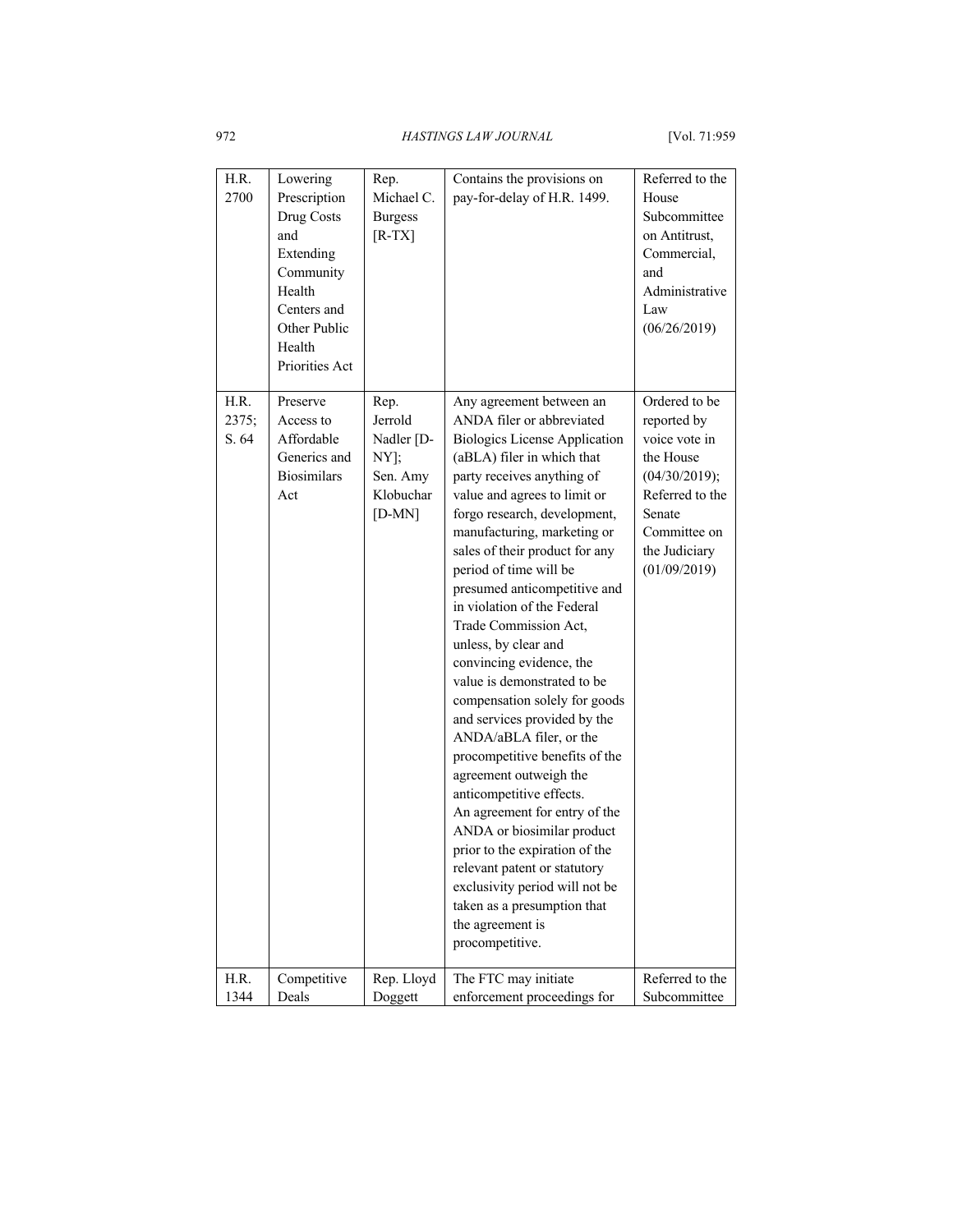| Resulting in     | $[D-TX]$ | pay-for-delay settlements      | on Antitrust,  |
|------------------|----------|--------------------------------|----------------|
| Unleashed        |          | (provisions of                 | Commercial,    |
| Generics and     |          | H.R.2375/S.64). Contains a     | and            |
| Savings Act      |          | provision to claw back R&D     | Administrative |
| of $2019$ (or    |          | tax benefits for manufacturers | Law            |
| Competitive      |          | engaging in pay-for-delay.     | (03/25/2019)   |
| <b>DRUGS</b> Act |          | Imposes a tax equal to 50% of  |                |
| of $2019$ )      |          | the amount paid under the      |                |
|                  |          | pay-for-delay agreement and    |                |
|                  |          | denial of a tax deduction for  |                |
|                  |          | payments made as part of pay-  |                |
|                  |          | for-delay deals.               |                |
|                  |          |                                |                |